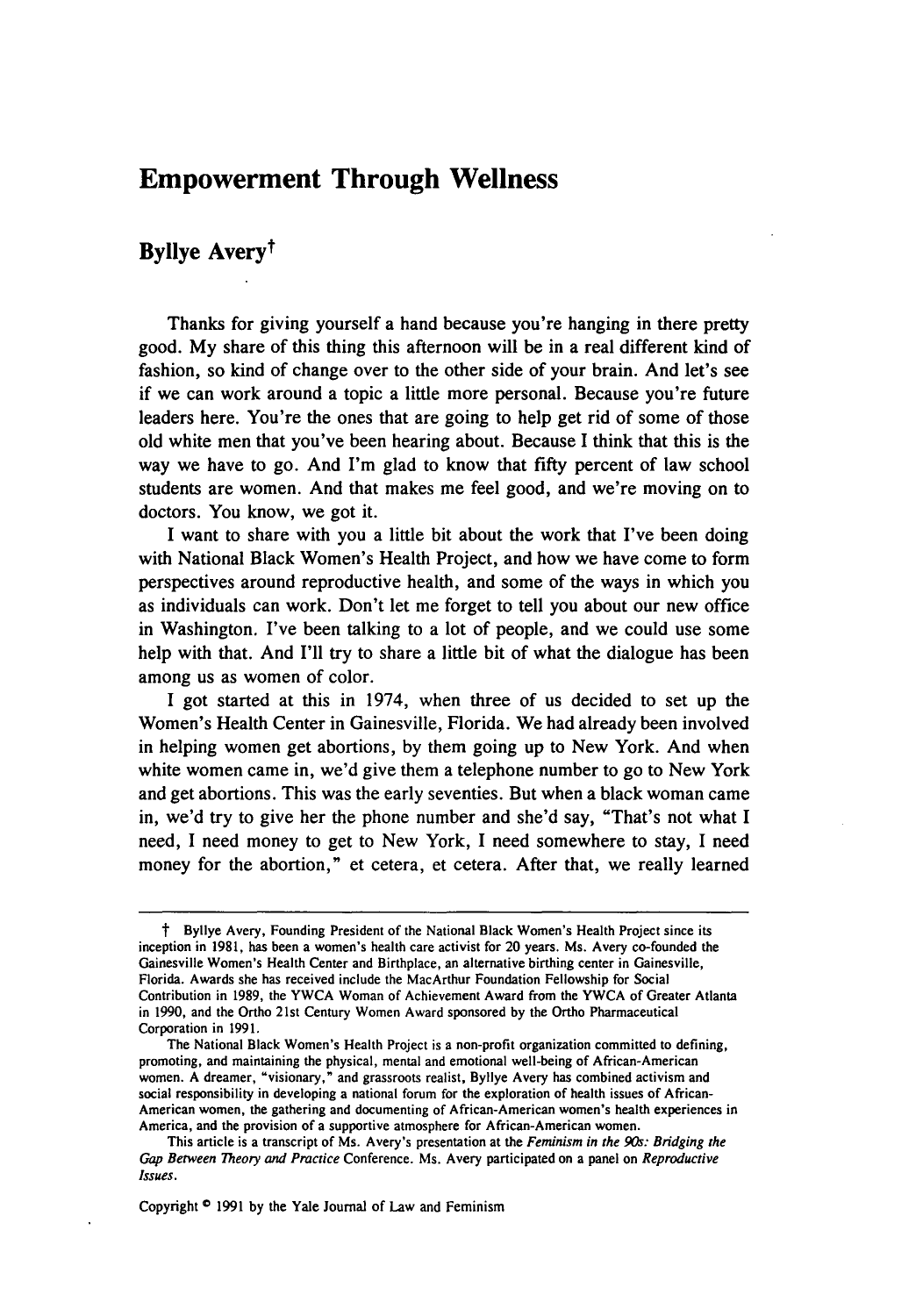about access, you know? And what's the need of having something legal; if I can't get it, then **I** don't have it.

Then, we started taking women over to Jacksonville, Florida, literally, every other weekend, either to get an abortion or for their two weeks checkup. And we decided to open up a clinic in Gainesville. We did not ask the medical community for permission because they had refused Planned Parenthood for several years. And so when they woke up one Sunday morning, and they read about it in the Gainesville, Florida Sunday newspaper, then they said to us, "Well, didn't you know you were supposed to ask for permission?" And we said, "Oh, we didn't know that." **All** I know is when we designed the clinic and when we designed the care, what we said is that we want to design a facility that we want to come to. So if any of you are ever working in a place, doing whatever you do, ask yourself the question, "Is this the **type** of place **I** would want to come to?" If the answer is no, then you need to say, "What in the world am **I** doing here?" Figure out why you're there, and where you want to go.

What I noticed though, is that while my sisters, my black sisters, came in in higher numbers than our twenty percent that we were of the Gainesville population to the abortion clinic, we were not coming in to regular women care. And that was quite disturbing. And whenever I would say, "Will you please **fill** out this postcard so that we can send it in saying that we should keep abortion safe and legal?" we couldn't get folks to do that. So that was quite hard.

And in 1978 we opened up Birthplace, which is an alternative birthing center that brought in friends and families, to have babies with certified nursemidwives, and a freestanding birthing center. What we wanted to do was to show that we have total reproductive cycles. And that sometimes we have babies and sometimes we don't. And we deserve to have that, us, seen in the whole context of who we are. Because back in the old days, before abortion became legal, you'd say to a doctor-now, some people were always getting them-but you could say to a doctor, "I want to have an abortion," and he would say to you, "Well, I'll give you an abortion if you have a hysterectomy." Well, you're not saying you never want to have a baby, you're just saying, "I don't want to have this one." So we had to do something to try to counteract that kind of thinking.

I learned so much about abortion at the birthing center. I learned so much about life and death, I learned so much about what poor women need to have a healthy baby. They need the same things that rich white women need. They need peace of mind, they need good health, they need access to care, they need somewhere to stay, they need all those basic kinds of things. What happened at the birthing center, because it was not subsidized by any health insurance-the only health insurance that was paid to the birthing center, that reimbursed the birthing center for services, was Blue Cross and Blue Shield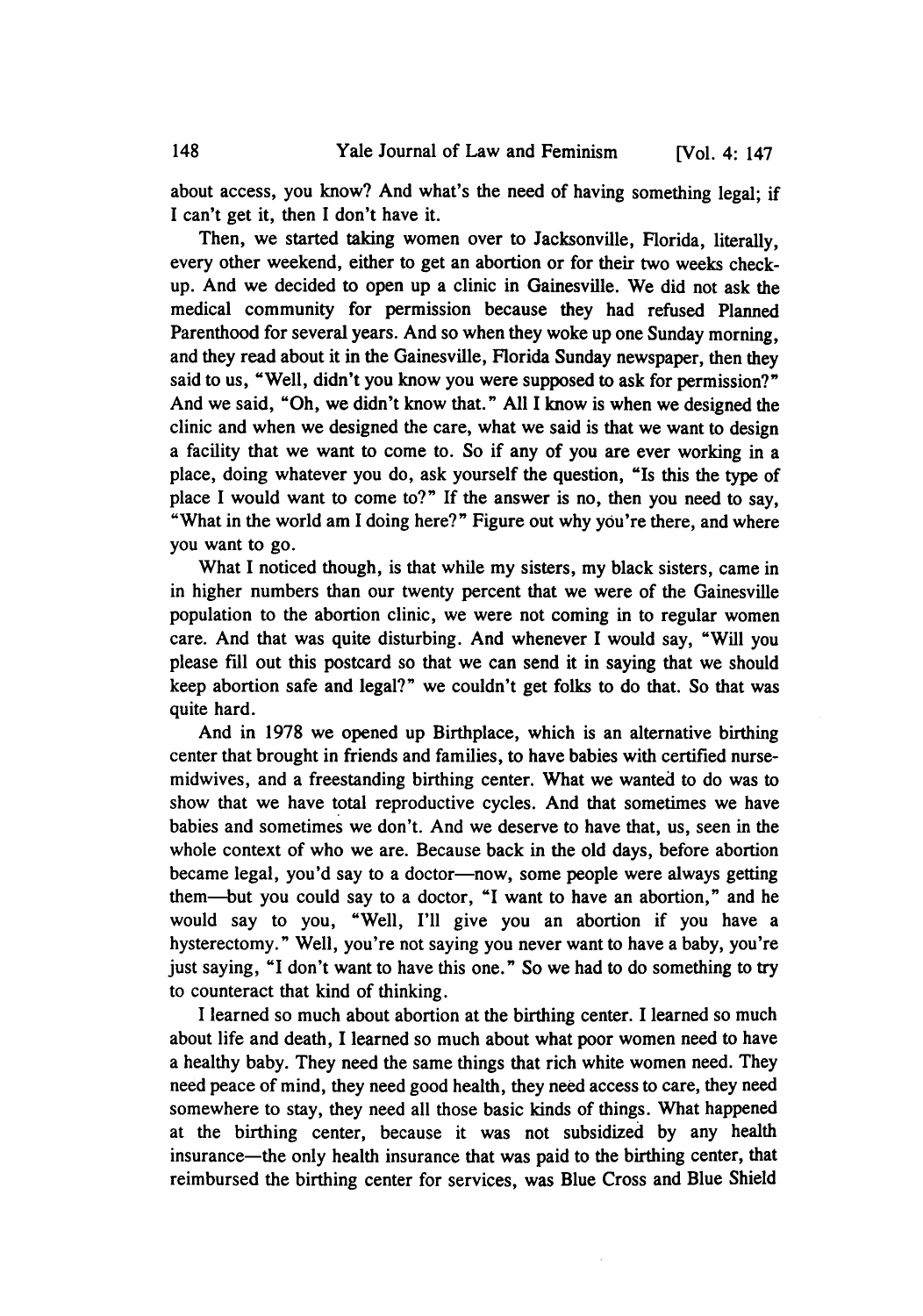of New York. And in Gainesville, the University of Florida is the largest employer, and they have Blue Cross and Blue Shield of Florida. So most people who didn't have cash money had to go to the hospital, even though at the birthing center we charged \$1800 (this was in 1978, it's gone up now a little bit). We charged \$1800 for your prenatal care and your delivery, and it would cost over \$3000 to go to the hospital, but most people would have to go to the hospital because they didn't have the money.

What we created at Birthplace (and I'm going to talk about it for a few minutes, because there's a whole resurgence of interest in birthing centers), what we did at Birthplace was to create a total birth environment where the entire family came in to have a baby. I'm saying that the men were also included. Most of the men came on every single prenatal visit. And at the time of birth, the whole families moved in, and when the head was born, the fathers helped catch the rest of the baby, they cut the cord, they did the jello bath. The children were also present, so that we helped to create a generation of young people who don't have to ask the question, "Where do babies come from?" We cut costs, because the families went home three hours after the baby was born. We provided exquisite care, and once again, the care was designed with us in mind-how did we want to be treated. Women delivered on their sides, with their legs up on the midwives' shoulders. We very seldom did episiotomies. Some women delivered on the floor, some women delivered on all fours, some women delivered standing, squatting, any variety of positions. The important thing here is that the woman and her family were in control and equal participants in this process.

Now, I left there and started working at a community college in the CETA [Comprehensive Employment and Training Act] program where I came in contact with young black women who had been pushed out of other schools for whatever reason, to have babies, et cetera. It was the first time that I had come face to face with my sisters, in a way that I could say to a young woman who was nineteen years old with four children, "Sister, what happened?" And have her say to me, "Well, you know my mother had me when she was a teenager. And I had to raise her children. And I was ready to leave home. I wanted to be out on my own, so I got pregnant." And I said, "But there are other ways that you can get out on your own." And for her to say to me, "But they were not known to me when I made my decision." And we had that knowledge, that she made the best decision that she could make with the information she had.

So it was then that the concept of black women's health issues was born in my mind. Because I'd been in the women's health movement since the early seventies, working with white women. So I started thinking, what's the difference between black women's health issues and white women's health issues, how do we look at them? And I didn't know what it was. There was also something else I didn't understand: the fact that we had a program that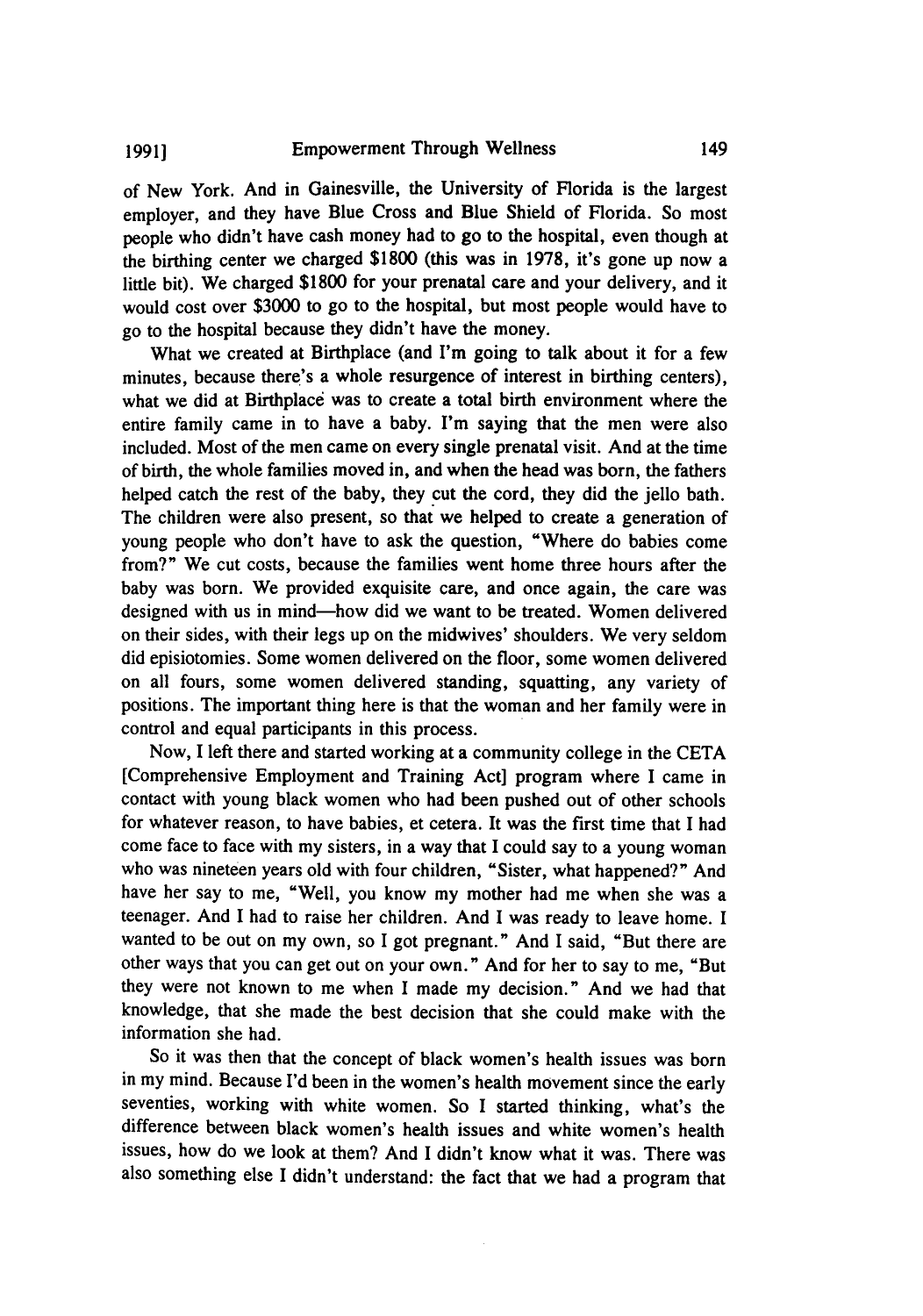provided child care, that provided transportation, that provided stipends, that provided everything for the participants, and still most didn't come to school. I would have done anything to be paid \$3.35 an hour for every hour that I went to class. You know, it seemed kind of wonderful. But what I didn't know, I knew that something was missing, and I knew that it wasn't just selfesteem, but that was really before I had explored empowerment.

So it was really in that setting that National Black Women's Health Project was born. What we did first off was to come together as a group of black women to start talking about the realities of our lives. Now, it was a lot like consciousness-raising although not exactly the same thing. Part of consciousness-raising, the group I was in, we would meet once a week or so, and we would give a certain topic, and you had about ten rules that you had to follow in our group. The thing about consciousness-raising that was a serious mistake is that there was a concept that your consciousness got raised. And it was the end point, and that's just not true. That was a mistake. Think about it: if from the early seventies, if women's groups had continued to meet, monthly, weekly, or whatever, continued to keep the dialogue open for each other, we would not be in this fix we're in today. I'm willing to bet you we would not be in this fix we're in today.

So the one thing that we instilled in our self-help groups was that our talking is an ongoing process, because that talking represents our self-growth. And that there is no state as being grown-up, that it is an evolving state, and so our groups continue to meet for life. And people get upset when they say, "Well, how long will our self-help group meet?" and you say "You continue to meet as long as you're alive. Because you don't want to stop growing. And if you move away, you just go somewhere and organize you another one." And you know, it keeps going, just keep that concept going.

But then we sat down, and kicked our shoes off, and started to break the conspiracy of silence that kept us apart. And we have silence around our health issues, and this is the same for other women of color. We've done this work with Latinas, we've done this work with Native Americans, we've done this work with women in Belize, we've done this work with women in Brazil, we're doing this work with women in Africa and it's all the same. So it's quite cultural, which is real different for my black sisters. I found out that working with white women, white women will tell you in great detail more than you ever wanted to know about every single problem with anything they've ever had. Which the good side of that is, you do get a lot of learning. You do learn about it. On the other hand, culturally, we have participated in this silence that has been passed down through generations. A sister will tell you, "I've got to have surgery." And you say, "What kind of surgery?" "Well, female surgery." Well, you're female from your head to your toe, what is the problem?<br>**8.** So that's what we had to break down. We could not go in and start talking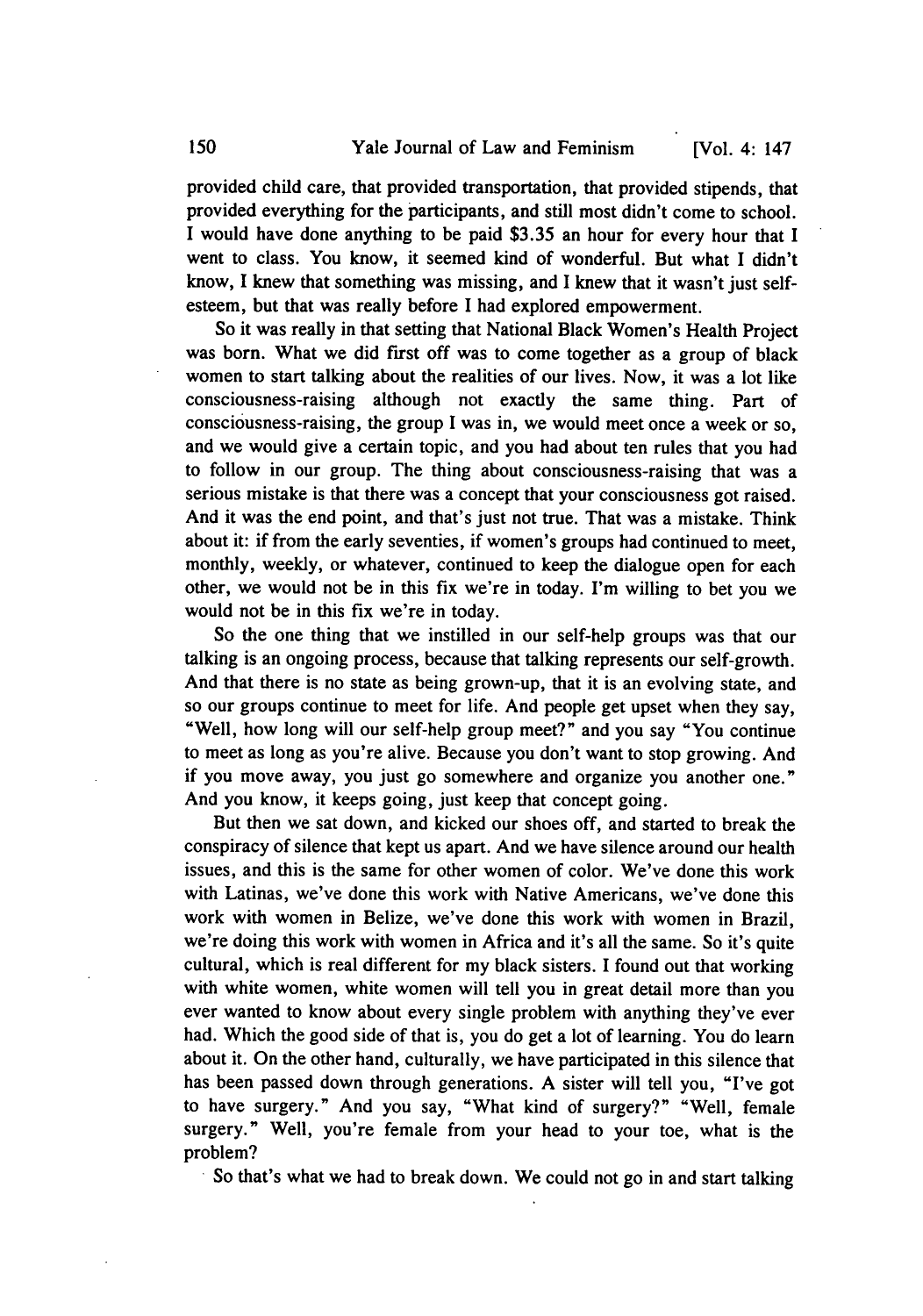about abortion. That is not where they were coming from. When you think about it, in most of our families, we have not had discussions about sex. I know this. How many of y'all got started out the same way I did, when I got my period my momma said, "Mmm-hmm, it's here. First thing, these things happen. If you get pregnant I'll kill you. And the third thing was you're going to Taladega College." And in the fifties, that was a very effective birth control method for Byllye Yvonne. It worked.

But I knew that that would not work with my daughter. So I had to make a conscious decision to do something different with her. See what I mean? So I had to make a conscious decision to break that cycle of not being able to talk to the next generation. Because these are things that are intergenerationally linked. These are the things that would pass from mother to daughter to granddaughter or father to et cetera, et cetera. And we had to make conscious efforts to do that. So what we had to find out, we had to back up and talk about, we must first learn how to talk about sex. We started thinking about ourselves. What happened with us? What do we know? How do we share? Because if you don't ever talk about sex, then you can't talk about birth control. And if you don't talk about birth control, then you won't talk about abortion. So if you're going to go in and organize a group of women to go to a march, you can't go around and say, "We need y'all to come to an abortion march." People will look at you like you're nuts! Because it doesn't go that way.

We also have to continue to explore and talk to our sisters who are other sisters of color. See, what is happening there? So that when we start working with our Native American sisters, reproductive health for them-well, you notice that I don't use the term reproductive rights anymore. But I'm going to come back to the Native American women.

The reason I don't use the term reproductive rights any more is because part of our analysis as African American women, when we look at, or do the analysis with, race, sex, and class, there are a lot of us for whom it is not a right. We don't have the right to have a baby, because that is denied to so many of us. We don't see great hordes of people taking to the streets because blacks and poor whites don't have these things as rights though they are called rights. And that is an indicator of the status of our world view. So many of us have lost the right to have an abortion. Making a decision about reproductive control is a very high-level decision-making process. What I mean by that is you can entertain that notion when there are a lot of other things in place, but for most people who are black and poor, who are Puerto Rican and poor, who are all of the nationalities-who are Native American and poor, these choices are not of their own. People are not in control of their lives. If they were in control of their lives, they would have all their basic needs being met. We're talking about decent housing. I'm talking about peace of mind.

Do you know how important peace of mind is? You know, there are people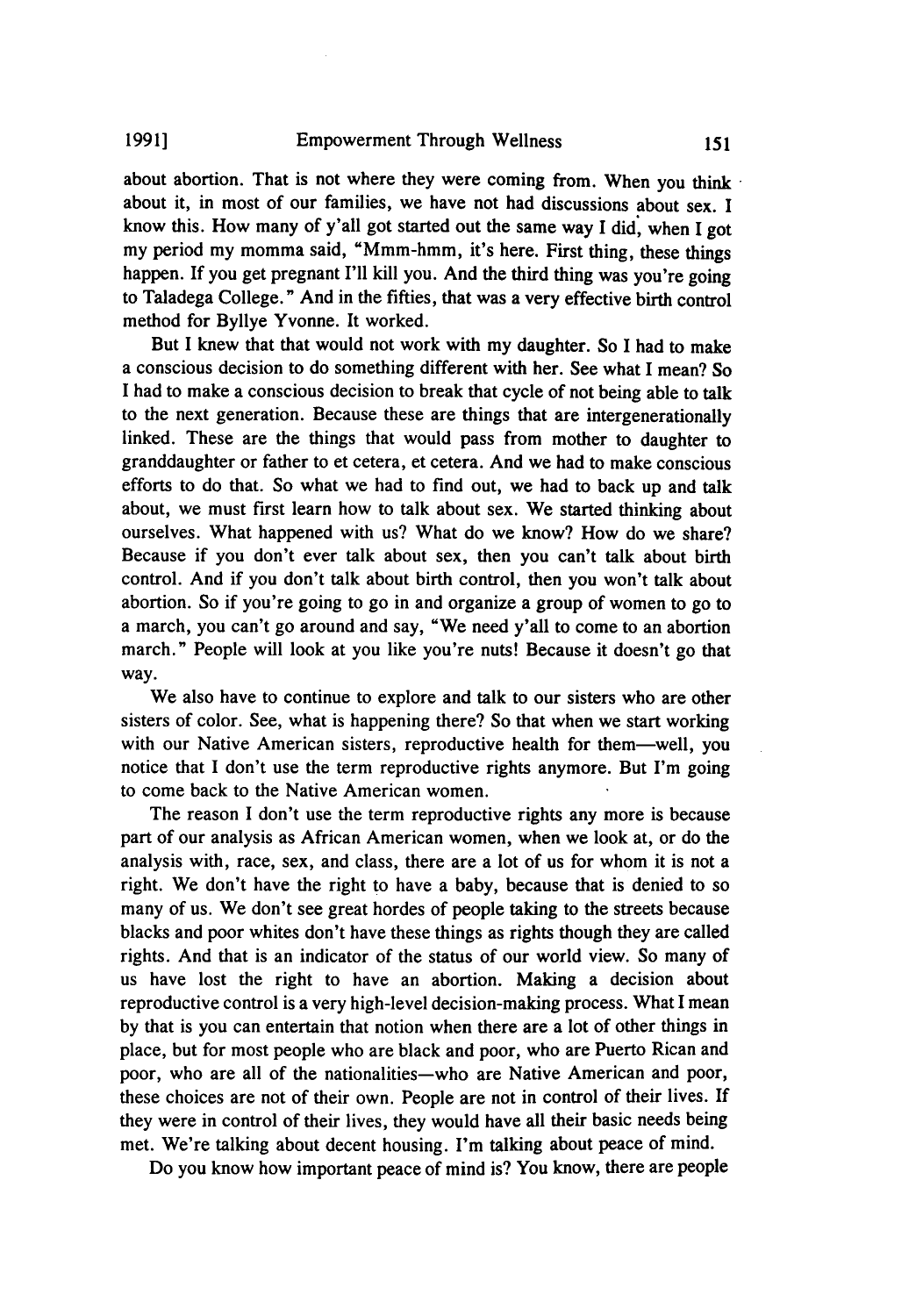who are victims of all kinds of abuse, physical, sexual abuse; it's just an abusive life. There are men and women who work who have to deal with intense racism every single day of their lives. Women have to come out, put up with you and all your stuff and then go home and put up with the men and all their stuff. There is no peace of mind, and that is real important. When you talk about enough food on the table, you can't go in and talk to these people about "you have a right to an abortion," because they don't have a right to these very basic needs. So these things must be put in place.

I wish we did have a universal health care plan. We need health care like you would not believe. We have to, as a nation of people, get our agenda straight. What amazes me is no matter, we got a two billion dollar deficit or whatever it is, that there is never enough money for health care, there's never enough money for child care, but there's always enough money for fighting yet another war. And what do they say on the television, that "we stand up for rights?" It's killing that whole culture, and they still don't understand that it's a--this [the 1991 Gulf War] is a war about destruction of a culture of people, that that's what we're talking about. And now they're saying that, they're trying to say that we have to rebuild this country. Well, what about right here in New Haven? The communities that you wrecked with drugs? What's happening to our young people? We have a war going on right here, every single night. We have people being killed, and nobody's willing to do anything about it.

When I talk to my low-income sisters about what's on top for them, abortion isn't even on the list. They say get these drugs, and this crime, and this dope, and this mess out of my community. It's killing our kids. But are we taking to the streets for that? You see what I'm saying? We need to have reproductive health programs, or even abortion rights programs, that don't look like reproductive health programs, to overcome the resistance to talking about these issues. Because when we talk about low-income people and what their needs are, the first thing they're going to tell you is make it so that I can sit on my stoop at night. Make it so that I can walk in my streets at night. Make it so that there ain't bruises on every other child back here.

What are we doing about educating our young people? One of the critical needs is that the kids who need the best schools get the worst schools. I'm for all the ghetto kids being bussed out to the country day schools. What do we do with our money? And I know all the rest of y'all will find some good place to go too, because you've got the resources to find somewhere else to go. These are folks who can't go there. We know how to educate people. We know what to do. We know what good education feels like. We know what it's like. For the last two weeks, I've been traveling around to some of the best schools in the country. I am amazed that people can pay \$22,000 to come here to this place. It makes me angry that a family has to have that kind of money just to insure that their child will get a good education, so that they can live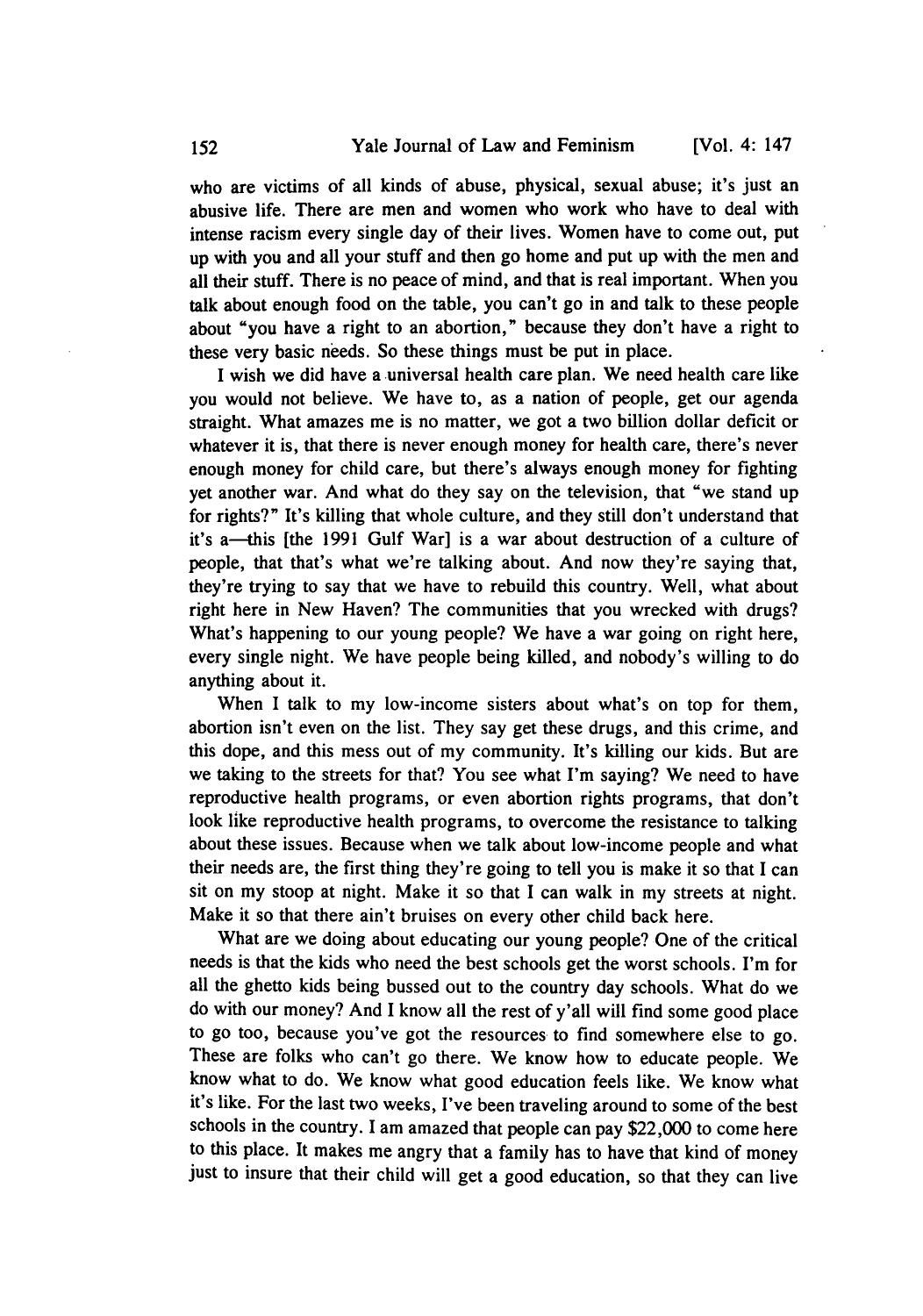to be able to choose abortion or birth if they want it.

When we talk about people of color, we have to look at what reproductive health means to different cultures. When I talk to my Native American sisters, the sisters say, "Well, to us, reproductive rights means if I can get the sisters to use birth control. That's reproductive rights. But our number one problem on the reservation is alcoholism. And Fetal Alcohol Syndrome. Can we get that on the agenda of pro-choice organizations? Fetal Alcohol Syndrome?" Do you see what I'm saying?

So when we talk about building coalitions, how do we really link this into a multi-racial, multi-cultural movement? What is so painful about being here in the United States, we have a chance to do something different. We are a nation of many colors. We are a nation of wonderful diversity. And what do we try to do, we try to make like all of us are the same. And we are not the same. We don't need to be the same. And one of the first things we must do is celebrate our diversity.

I'll first of all start with my white sisters and brothers here. It's very important that you as white people learn to claim all of who you are. Say, "I am proud that I am white, I am female, I am Jewish," whatever it is, stand up and say it with pride. So that when you see me say that I am proud to be an African American woman, you know that I am not saying that because I am proud, that you are not proud. I'm saying that all of us are proud. And if you don't say all of who you are, then the part that you aren't claiming is going to get in the way of our relationship, and both of our lives. I'm trying to tell you that each of us learns, that we learn how to work out of our lives. I say to my white sisters, learn how to work with poor white people. Learn how to work with the diversity that exists among white women. That's where your first-line lesson comes. Don't always be so hot to run over into the housing projects and work with poor black women. Because when you go and work with a poor black person, you don't see a reflection of yourself. When you work with that poor white person, you look at them and you're going to see a mirror of you. And you'll work with them in an empowered way. We don't need the missionary approach here. It does not work. And that is real important.

And I say to my sisters of color, we need to continue to work with each other, to find out what it takes to break the conspiracy of silence. So that we no longer have to be ashamed of what our experiences are. But talking with each other openly, taking the risk, taking the risk of speaking out. I'm amazed that in our self-help groups, we've been meeting for as much as two to three years, and talking about everything: being beaten, being raped, and being incest victims. And we just happened to send out a survey saying, "Have you ever shared your reproductive health issues?" Most women had never talked about abortions or miscarriages. Even though we've broken the silence in other areas, we are still not talking about abortion. You have to make sure that it